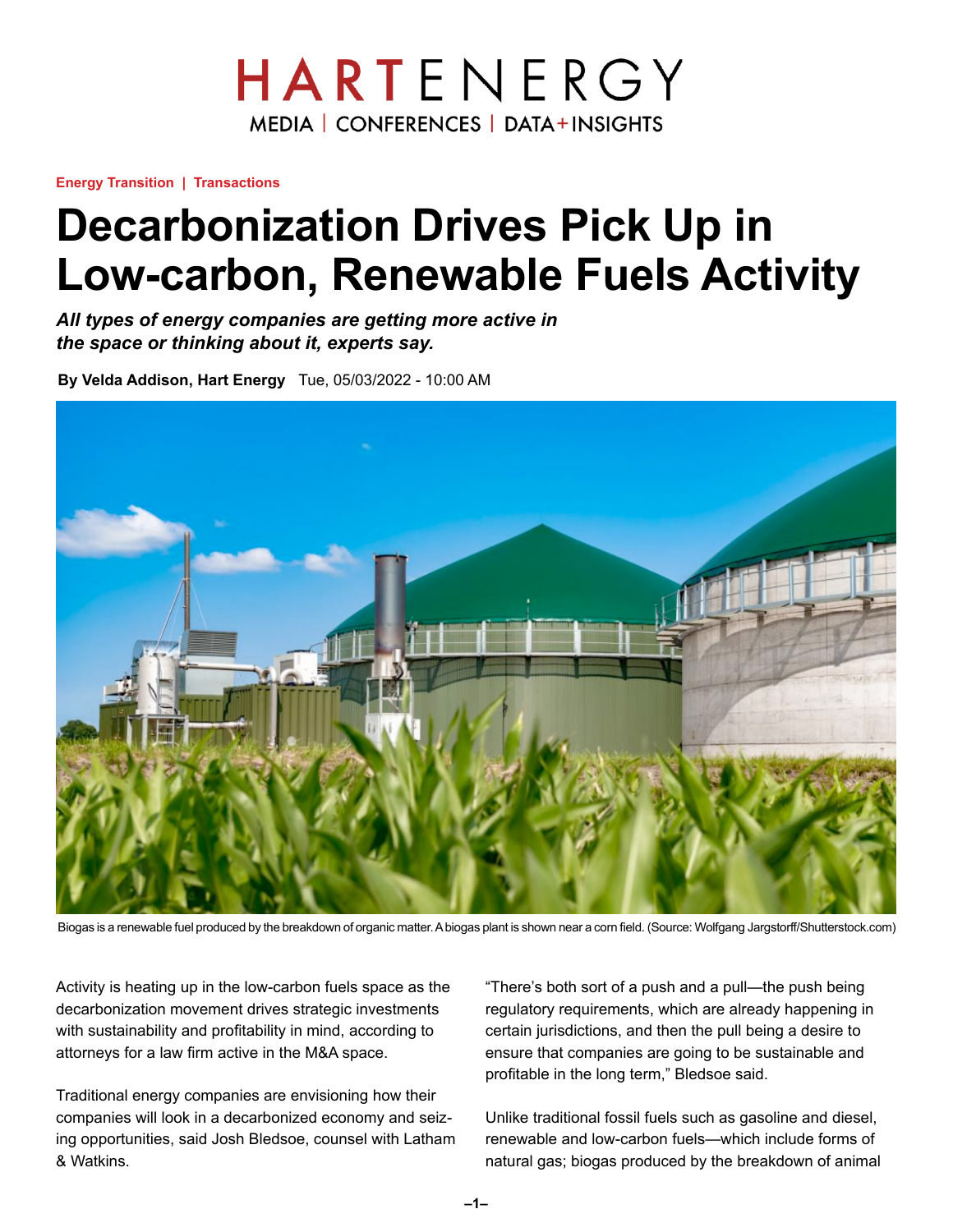# HARTENERGY.COM

| 2021 North American Biofuels M&A |                                       |                                        |                         |             |                                 |                                   |
|----------------------------------|---------------------------------------|----------------------------------------|-------------------------|-------------|---------------------------------|-----------------------------------|
| <b>Date Closed</b>               | <b>Target</b>                         | <b>Acquirer</b>                        | <b>Industry</b>         | \$ / Gallon | <b>Plant Capacity</b><br>(MGPY) | <b>Transaction Value</b><br>(\$M) |
| <b>March</b>                     | <b>Green Plains</b>                   | <b>GreenAmerica</b><br><b>Biofuels</b> | Ethanol                 | \$0.98      | 65                              | \$64.0                            |
| <b>March</b>                     | <b>Heron Lake</b>                     | <b>Granite Falls</b>                   | <b>Ethanol</b>          | \$0.65      | 65                              | \$14.01                           |
| <b>March</b>                     | <b>Invigor</b>                        | <b>Canary Biofuels</b>                 | <b>Biodiesel</b>        | N/A         | 19                              | N/A                               |
| May                              | Alto Ingredients -<br><b>Madera</b>   | <b>Seaboard</b>                        | <b>Ethanol</b>          | \$0.36      | 40                              | \$14.3 <sup>2</sup>               |
| June                             | <b>Flint Hills</b>                    | <b>POET</b>                            | <b>Ethanol</b>          | N/A         | 800                             | N/A                               |
| July                             | <b>Prairie Horizon</b>                | <b>Summit Ag</b>                       | <b>Ethanol</b>          | N/A         | 40                              | N/A                               |
| July                             | <b>Scott Petroleum</b>                | <b>C&amp;S Fuels</b>                   | <b>Biodiesel</b>        | N/A         | 20                              | N/A                               |
| <b>August</b>                    | <b>Sinclair's RD Unit</b>             | <b>HollyFrontier</b>                   | <b>Renewable Diesel</b> | N/A         | 153                             | N/A                               |
| <b>November</b>                  | <b>ADM</b> - Peoria                   | <b>BioUrja</b>                         | <b>Ethanol</b>          | N/A         | 135                             | N/A                               |
| <b>November</b>                  | Alto Ingredients -<br><b>Stockton</b> | Pelican<br><b>Acquisitions</b>         | <b>Ethanol</b>          | \$0.40      | 60                              | \$24.0                            |
| <b>Total</b>                     |                                       |                                        |                         |             | 1,397                           |                                   |

Source: Company information and Ocean Park analysis.

1Reflects a partial ownership acquisition of equity. \$/Gallon includes \$0.21 in net debt per gallon. <sup>2</sup>Solar assets estimated at \$14.05M were excluded from transaction total of \$28.3M.

**Non-Operating** 

waste and food; renewable natural gas, the byproduct of decomposed organic matter; ethanol and hydrogen among others—release less CO $_2$  when burned. Their use could move the world closer toward hitting net-zero goals and lowering emissions in hard-to-decarbonize sectors.

Low-carbon fuels is of many solutions to reduce carbon intensity in transportation particularly aviation and shipping, said Justin Stolte of Latham's energy and infrastructure industry group. Another potential solution is electrification; however, low-carbon fuel is probably the most logical, he said.

All types of energy companies are getting more active in the space or thinking about it.

"You see strategics, super major/big oil and gas companies making very significant investments this year in low-carbon fuel areas," Stolte said. "We've seen private capital/ private equity sponsors make investments in these areas, a number of infrastructure funds. … I think the number of opportunities will only increase."

Electric, gas and public utilities are also investing in low-carbon fuel projects, while state and federal governments get in on the action by offering incentives, Bledsoe added.

#### **Making Moves**

Latham's corporate deal team recently advised Chevron Corp. on the creation of a joint venture (JV) with Bunge North America Inc. to create renewable feedstock. The JV will leverage "Bunge's expertise in oilseed processing and farmer relationships and Chevron's expertise in fuels manufacturing and marketing," Latham said in February.

Other activity this year has included advising Ara Partners, a private equity firm that specializes in industrial decarbonization investments, on its move to create the European biomethane platform called CycleØ Group Ltd. through the acquisition of FNX Liquid Natural Gas S.L., a biogas capture and conversion specialist.

In 2021, Latham represented Alder Fuels, a sustainable aviation fuel (SAF) tech company that converts biomass into low-carbon fuel, in its multimillion-dollar venture with United and Honeywell.

"In terms of where I'm seeing the most activity today, certainly a lot is happening around renewable natural gas and sustainable aviation fuel or SAF," Bledsoe said. "We're also seeing a lot of activity in the renewable diesel space, and of course, biodiesel is very important too. … I think those are